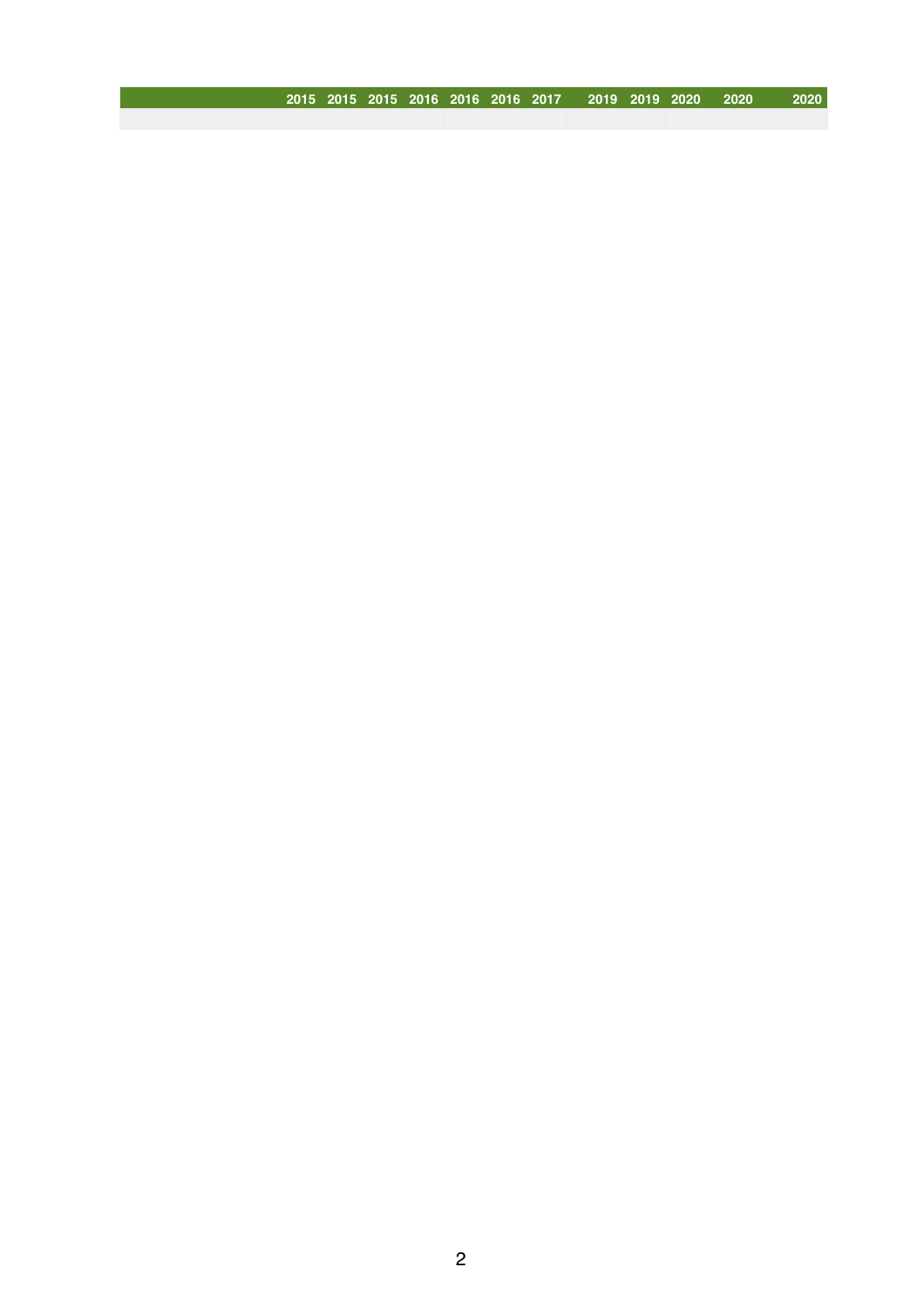| <u>2021</u>    | <b>2021</b>    |
|----------------|----------------|
| Febr.          | June           |
| 130            | 130            |
| 650            | 650            |
|                |                |
| 3              | 3              |
| 4              | 9              |
| 31             | 8              |
| 11             | $\overline{c}$ |
| 55//4          | 252//12        |
|                |                |
| $\overline{2}$ | 4              |
|                |                |
|                | 89             |
| 149            | 41             |
| 3              |                |
|                | 7              |
| 74/plus        | 5              |
| 3              | $\overline{c}$ |
| 1              | 3              |
| 73             | 66             |
| 1              |                |
| 1              | 44             |
| 88/plus        | 15/plus        |
|                |                |
|                | 15             |
|                |                |
| $\overline{c}$ | 5              |
|                |                |
|                | 18             |
|                |                |
|                |                |
|                |                |
| 2              | 1              |
|                |                |
|                |                |
|                |                |
| $\overline{c}$ | 5              |
| 6              |                |
| 7/dead         | 12/dead        |
|                |                |
|                |                |
|                |                |
| 3              |                |
| 3              | 4              |
|                |                |
|                |                |
| $\overline{c}$ |                |
|                |                |
| 0              |                |